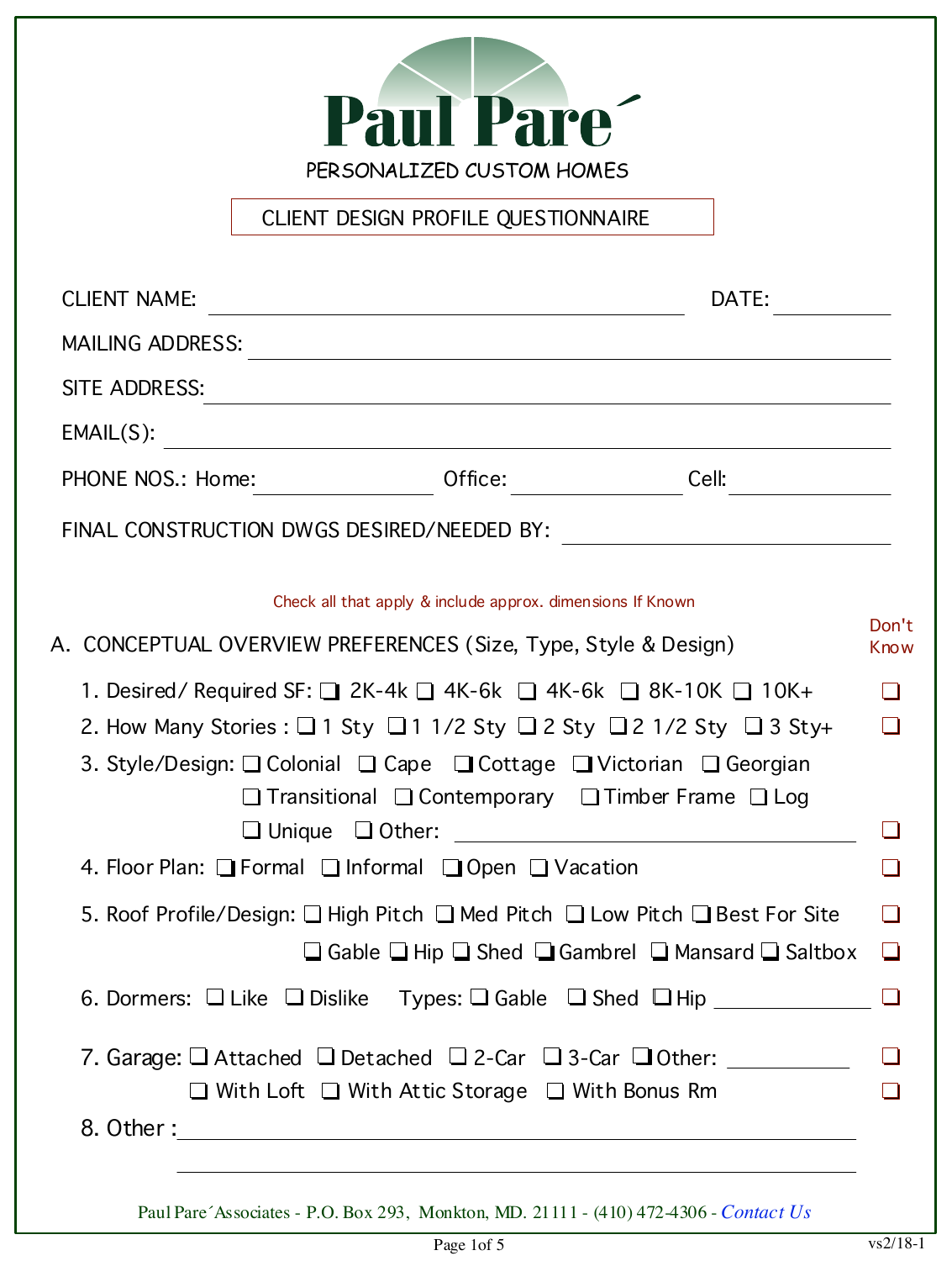|                                                                                           | Check all that apply & include approx. dimensions If Known                                                                                                                                                                                                                                                                                                                                                                                                                                                                                                                                                                                                                            |  |  |  |  |  |  |  |
|-------------------------------------------------------------------------------------------|---------------------------------------------------------------------------------------------------------------------------------------------------------------------------------------------------------------------------------------------------------------------------------------------------------------------------------------------------------------------------------------------------------------------------------------------------------------------------------------------------------------------------------------------------------------------------------------------------------------------------------------------------------------------------------------|--|--|--|--|--|--|--|
|                                                                                           | <b>B. SPECIFIC PREFERENCES - FIRST FLOOR PLAN</b>                                                                                                                                                                                                                                                                                                                                                                                                                                                                                                                                                                                                                                     |  |  |  |  |  |  |  |
|                                                                                           | 1. Foyer/Entrance: $\Box$ Large & Open $\Box$ Small & Cozy $\Box$ Other:                                                                                                                                                                                                                                                                                                                                                                                                                                                                                                                                                                                                              |  |  |  |  |  |  |  |
|                                                                                           | $\Box$ With Central Stairs $\Box$ With Offset Stairs<br>2. Kitchen: $\Box$ Large & Open $\Box$ Small & Cozy $\Box$ With Eat-In Bar/Area                                                                                                                                                                                                                                                                                                                                                                                                                                                                                                                                               |  |  |  |  |  |  |  |
|                                                                                           |                                                                                                                                                                                                                                                                                                                                                                                                                                                                                                                                                                                                                                                                                       |  |  |  |  |  |  |  |
|                                                                                           | $\Box$ With Pantry Closet $\Box$ With W.I. Pantry $\Box$ Size: $\Box$ x $\Box$                                                                                                                                                                                                                                                                                                                                                                                                                                                                                                                                                                                                        |  |  |  |  |  |  |  |
| 3. Dining Rm: $\Box$ Formal $\Box$ Open & Informal $\Box$ Sunken $\Box$ Size: ____ x ____ |                                                                                                                                                                                                                                                                                                                                                                                                                                                                                                                                                                                                                                                                                       |  |  |  |  |  |  |  |
|                                                                                           | 4. Great Rm/Family Rm: $\Box$ Sunken $\Box$ With Fireplace-( $\Box$ Wood or $\Box$ Gas)<br>$\Box$ Size: _____ x _____ $\Box$ Other: ____________                                                                                                                                                                                                                                                                                                                                                                                                                                                                                                                                      |  |  |  |  |  |  |  |
|                                                                                           | 5. Other Desired First Floor Rooms & Function Areas:<br>a. $\Box$ Living Rm ( $\_\_\ x\_\_\_$ ) $\Box$ With Fireplace-( $\Box$ Wood or $\Box$ Gas)<br>b. $\Box$ Mstr Suite ( ____ x ____ ) $\Box$ With Fireplace-( $\Box$ Wood or $\Box$ Gas)<br>c. $\Box$ Guest Suite ( ____ x ____) d. $\Box$ Mud Rm e. $\Box$ Laundry Rm<br>f. $\Box$ Study/Den ( $\_\_\ x\_\_\_$ ) g. $\Box$ Butler Area h. $\Box$ Message Center<br>i. $\Box$ Office Area ( ___ x ___ ) j. $\Box$ Powder Rm k. $\Box$ Bkfst Nook/Area<br>m. $\Box$ Gallery Area n. $\Box$ Piano/Music Area<br>I. $\Box$ Library (____ x ____)<br>o. $\Box$ Computer Rm ( $\_\ x\_\_\)$ p. $\Box$ Play/Hobby Rm ( $\_\ x\_\_\)$ ) |  |  |  |  |  |  |  |

Paul Pare´Associates - P.O. Box 293, Monkton, MD. 21111 - (410) 472-4306 - *Contact Us*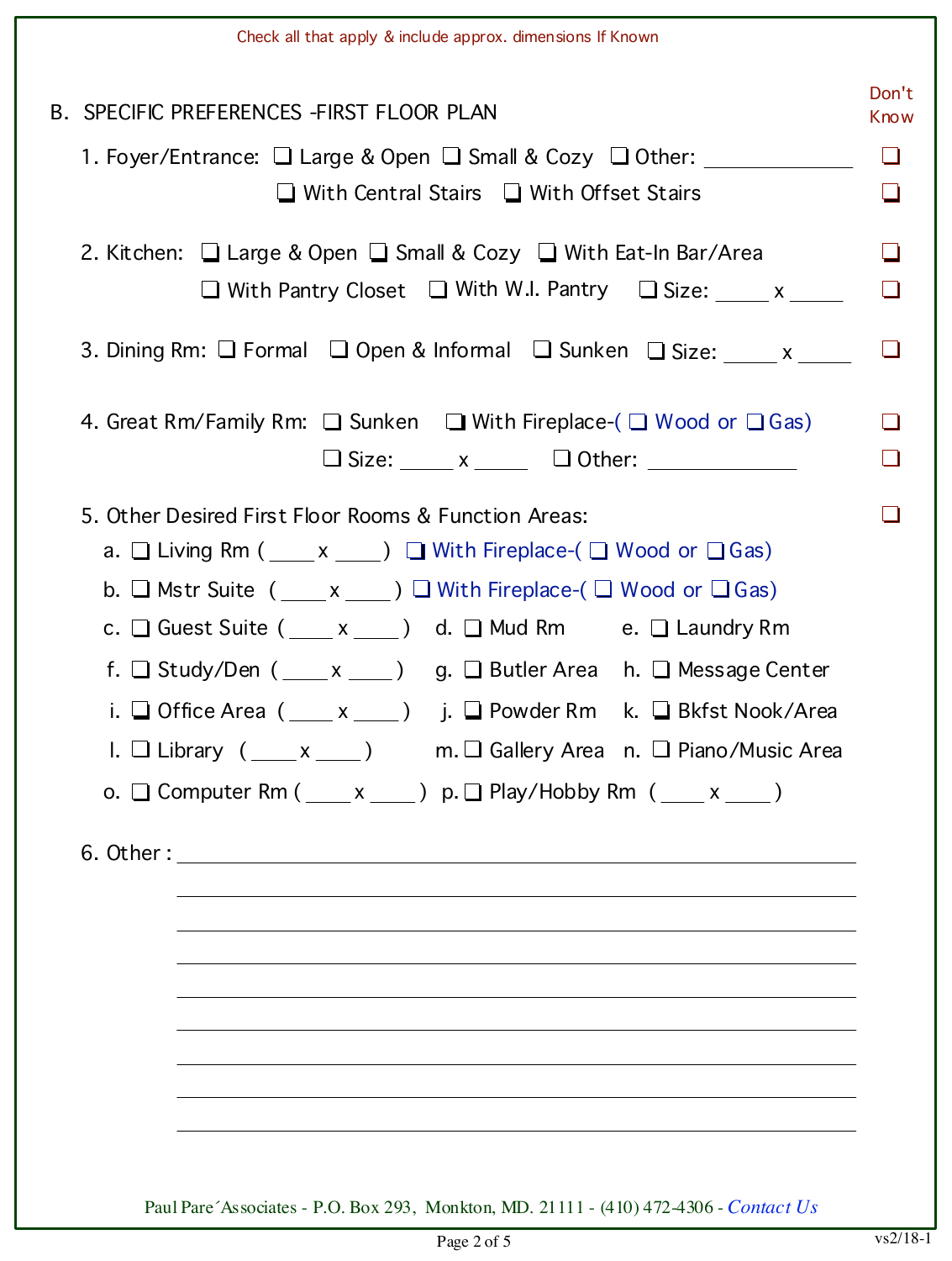| Check all that apply & include approx. dimensions If Known                                                                                                                                                                                                                                                                                                                                                                                                                                                                                                                                                                                                                                                                                                                                      |                                                    |
|-------------------------------------------------------------------------------------------------------------------------------------------------------------------------------------------------------------------------------------------------------------------------------------------------------------------------------------------------------------------------------------------------------------------------------------------------------------------------------------------------------------------------------------------------------------------------------------------------------------------------------------------------------------------------------------------------------------------------------------------------------------------------------------------------|----------------------------------------------------|
| C. SPECIFIC PREFERENCES - SECOND FLOOR PLAN                                                                                                                                                                                                                                                                                                                                                                                                                                                                                                                                                                                                                                                                                                                                                     | Don't<br>Know                                      |
| a. $\Box$ Mstr Suite $($ ___ x ___ $)$ $\Box$ With Fireplace- $($ $\Box$ Wood or $\Box$ Gas)<br>b. $\Box$ Bdrm No. 2 ( $\_\_\ x\_\_\_$ ) With: $\Box$ Private, $\Box$ Buddy, or $\Box$ Shared Bath<br>c. $\Box$ Bdrm No. 3 ( $\Box$ x $\Box$ ) With: $\Box$ Private, $\Box$ Buddy, or $\Box$ Shared Bath<br>d. Bdrm No. 4 ( $\_\_\ x\_\_\_$ ) With: Private, Buddy, or Shared Bath<br>e. $\Box$ Bdrm No. 5 ( $\underline{\hspace{1cm}} x \underline{\hspace{1cm}}$ ) With: $\Box$ Private, $\Box$ Buddy, or $\Box$ Shared Bath<br>f. $\Box$ Play/Hobby Rm ( $\_\_\ x\_\_\$ ) g. $\Box$ Laundry Rm h. $\Box$ Gallery Area<br>$\Box$ Computer Rm/Loft ( $\_\_\ x\_\_\)$ ) j. $\Box$ Bonus Rm (Over Garage)<br>i.<br>k. $\Box$ Exercise Rm $(\underline{\hspace{1cm}} x \underline{\hspace{1cm}})$ | $\Box$<br>$\Box$<br>$\Box$<br>l 1<br>l 1<br>$\Box$ |
| D. SPECIFIC PREFERENCES - FINISH BASEMENT PLAN<br>1. Desired Finish Basement Rooms & Function Areas:<br>a. $\Box$ Sitting Rm ( $\_\_\ x\_\_\_\$ ) $\Box$ With Fireplace-( $\Box$ Wood or $\Box$ Gas)<br>b. Game/Entrm $($ x _ ) c. G Bar Area d. G Dance Area<br>e. $\Box$ Video/Media ( ____ x ____) f. $\Box$ Storage g. $\Box$ Mech/HVAC<br>h. $\Box$ Exercise Rm ( $\Box x$ ) i. $\Box$ Sauna j. $\Box$ Steam Rm<br>k. $\Box$ Guest Suite ( $\underline{\hspace{1cm}} x \underline{\hspace{1cm}}$ ) I. $\Box$ Powder Rm m. $\Box$ WP Bath/Hot Tub<br>n. $\Box$ Study/Den ( $\_\ x\_\_$ ) o. $\Box$ Home Office ( $\_\ x\_\_$ )<br>$p. \Box$ Shop/Hobby $($ $x$ $)$ $q. \Box$ Laundry Rm                                                                                                     | Don't<br><b>Know</b>                               |
|                                                                                                                                                                                                                                                                                                                                                                                                                                                                                                                                                                                                                                                                                                                                                                                                 |                                                    |

Paul Pare´Associates - P.O. Box 293, Monkton, MD. 21111 - (410) 472-4306 - *Contact Us*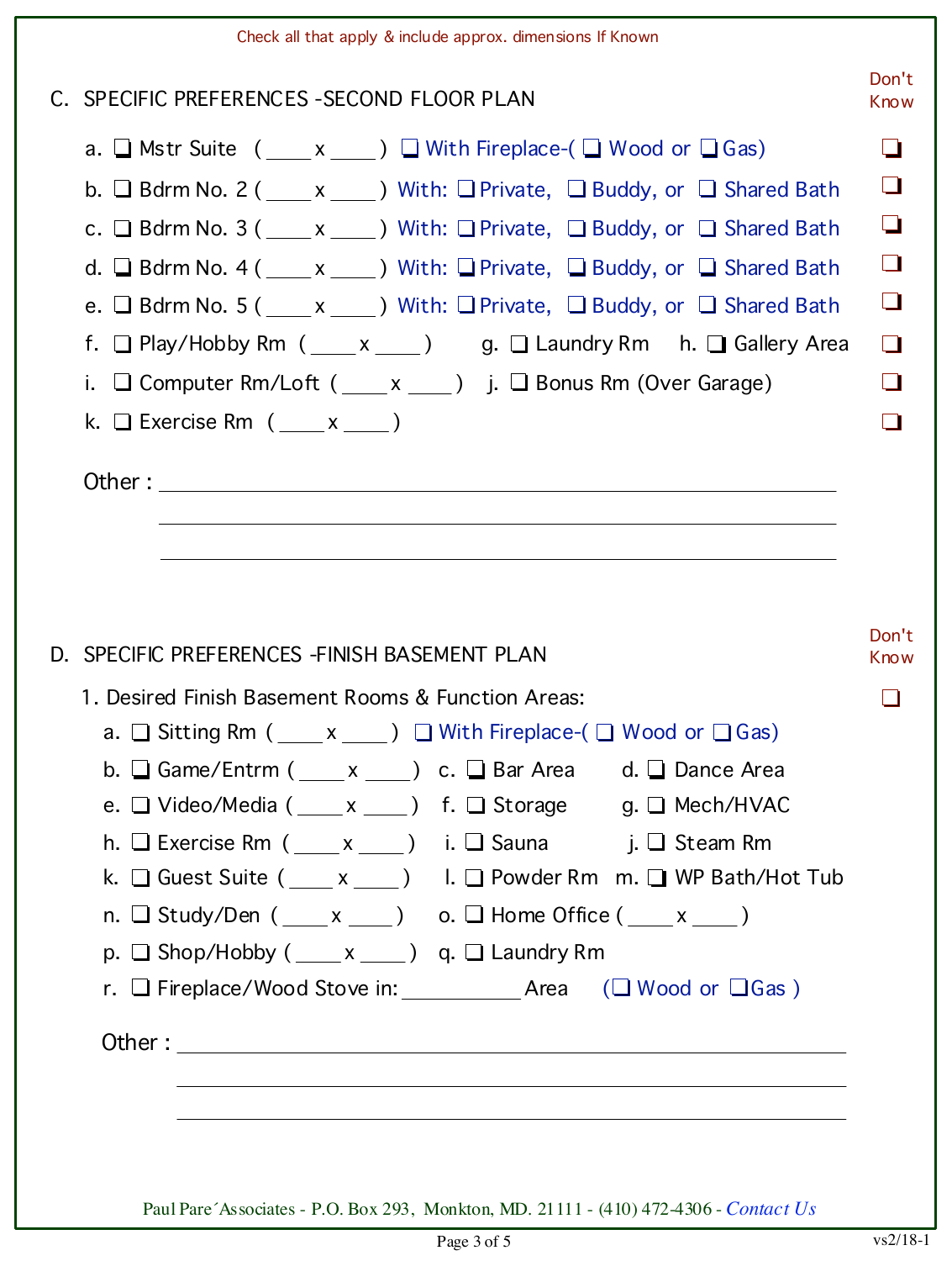|                                                                                          | Check all that apply & include approx. dimensions If Known                                                                                                                                                                                                                                                                                                |                      |  |  |  |  |  |
|------------------------------------------------------------------------------------------|-----------------------------------------------------------------------------------------------------------------------------------------------------------------------------------------------------------------------------------------------------------------------------------------------------------------------------------------------------------|----------------------|--|--|--|--|--|
|                                                                                          | E. MISCELLANEOUS OPTIONS & PREFERENCES                                                                                                                                                                                                                                                                                                                    | Don't<br><b>Know</b> |  |  |  |  |  |
|                                                                                          | 1. Master Suite: Sitting Area $\Box$ Wet Bar $\Box$ WI Closet(s):<br>$\Box$ Shower $\Box$ Tub $\Box$ Shower Tub<br>$\Box$ WP Bath $\Box$ Dressing Area $\Box$ Sitting Area/ Room                                                                                                                                                                          |                      |  |  |  |  |  |
|                                                                                          | 2. Ceilings: First Floor: $\Box$ 8ft $\Box$ 9ft $\Box$ 10ft $\Box$ Open Over: ___________<br>Second Floor: $\Box$ 8ft $\Box$ 9ft $\Box$ 10ft $\Box$ Other:<br>$\Box$ Cath: $\Box$ $\Box$ Trey: $\Box$ Vaulted: $\Box$                                                                                                                                     |                      |  |  |  |  |  |
|                                                                                          | $\Box$ None                                                                                                                                                                                                                                                                                                                                               |                      |  |  |  |  |  |
|                                                                                          | 4. Exterior Siding: <b>Brick Brition Brition Brition Brition</b> Brition Brition Brition Brition Brition Brition Brition Brition Brition Brition Brition Brition Brition Brition Brition Brition Brition Brition Brition Brition Br<br>$\Box$ Clapboard $\Box$ Board & Batten $\Box$ Shingles<br>$\Box$ Brick/ $\Box$ Stone To Grade $\Box$ Other: $\Box$ |                      |  |  |  |  |  |
|                                                                                          | 5. Roofing: $\Box$ Arch Grd Shingles: $\Box$ 30 yr $\Box$ 40 yr $\Box$ 50 yr $\Box$ Other: ______                                                                                                                                                                                                                                                         |                      |  |  |  |  |  |
| 6. Covered Porch: $\Box$ Front Elev $\Box$ Side Elev $\Box$ Rear Elev $\Box$ Combination |                                                                                                                                                                                                                                                                                                                                                           |                      |  |  |  |  |  |
|                                                                                          | 7. Screen Porch Off: $\Box$ Kit $\Box$ Family Rm $\Box$ Mstr Suite $\Box$ Other: ________                                                                                                                                                                                                                                                                 |                      |  |  |  |  |  |
|                                                                                          | 8. Extr Deck(s) Off: $\Box$ Kit $\Box$ Family Rm $\Box$ Comb                                                                                                                                                                                                                                                                                              |                      |  |  |  |  |  |
|                                                                                          | 9. Extr Balcony Off: $\Box$ Mstr Bdrm $\Box$ Bdrm #                                                                                                                                                                                                                                                                                                       |                      |  |  |  |  |  |
|                                                                                          | 10. Special Items: □ Elevator □ Frm for Future Elevator □ Other: _________                                                                                                                                                                                                                                                                                |                      |  |  |  |  |  |
|                                                                                          | 11. Other:<br><u> 1989 - Johann Stoff, amerikansk politiker (d. 1989)</u>                                                                                                                                                                                                                                                                                 |                      |  |  |  |  |  |

Page 4 of 5